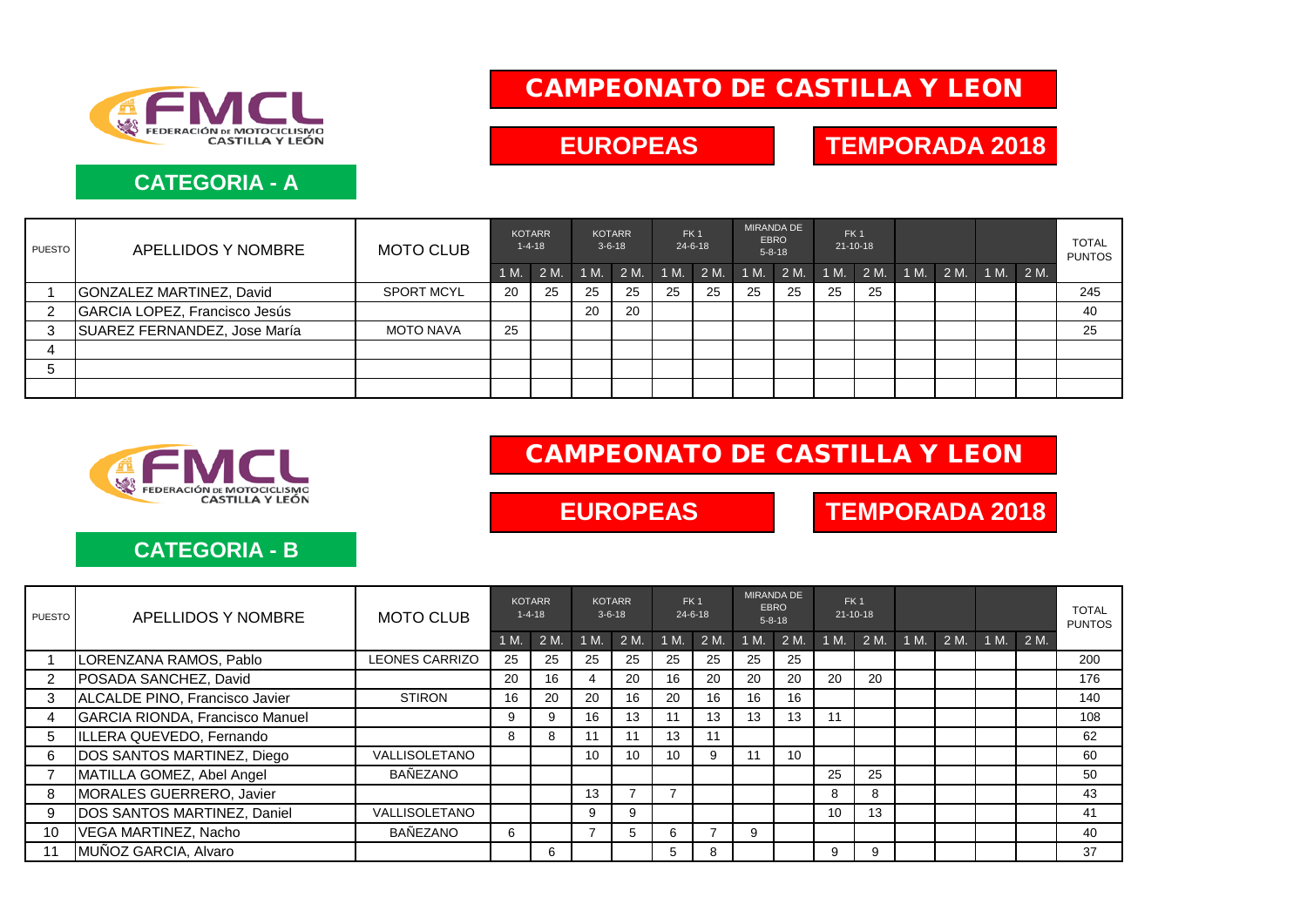| 12 | SOLARANA DE LA FUENTE, Cipriano |                      |    |                 |   |   |   |    |    |    | 16 | 16              |  |  | 32 |
|----|---------------------------------|----------------------|----|-----------------|---|---|---|----|----|----|----|-----------------|--|--|----|
| 13 | VIDAL CARAZO, Enrique           |                      |    |                 |   |   |   |    | 10 | 11 |    | 10 <sup>1</sup> |  |  | 31 |
| 14 | BELENGUER PORCAR, Vicente       |                      | 13 | 13              |   |   |   |    |    |    |    |                 |  |  | 26 |
| 15 | LOPEZ MATO, Oscar Mario         | <b>VALLISOLETANO</b> |    |                 | 8 | 8 | 9 |    |    |    |    |                 |  |  | 25 |
| 16 | FERNANDEZ SALVADOR, Angel       | BAÑEZANO             |    |                 |   |   |   |    |    |    | 13 | 11              |  |  | 24 |
| 17 | MARTINEZ GONZALEZ, Juan Carlos  |                      | 11 | 11              |   |   |   |    |    |    |    |                 |  |  | 22 |
| 18 | BLESA GARCIA, Sergio            |                      | 10 | 10 <sup>°</sup> |   |   |   |    |    |    |    |                 |  |  | 20 |
| 19 | CHICO IGARETA, Constantino      | <b>MX GERIA</b>      |    |                 |   |   | 8 | 10 |    |    |    |                 |  |  | 18 |
| 20 | MARTIBEZ GARCIA, Pablo          | <b>VALLISOLETANO</b> |    |                 |   |   |   |    | 8  | 9  |    |                 |  |  | 17 |
| 21 | SAIZ MARTINEZ, Roberto          |                      |    |                 |   |   |   |    |    |    |    |                 |  |  | 14 |
| 22 | SOLAR FERNANDEZ, Reinero        |                      |    |                 | 5 | 6 |   |    |    |    |    |                 |  |  | 11 |
| 23 | GIL GONZALEZ, Luis Manuel       |                      |    | 5               |   |   | 3 |    |    |    |    |                 |  |  | 8  |
| 24 | PEREZ SUAREZ, Jose Felix        | VALLISOLETANO        |    |                 | 6 |   |   |    |    |    |    |                 |  |  | 6  |
| 25 | LOPEZ GONZALEZ, Jesús           | A.M.Z.               |    |                 |   |   | 4 |    |    |    |    |                 |  |  | 4  |
|    |                                 |                      |    |                 |   |   |   |    |    |    |    |                 |  |  |    |



## CAMPEONATO DE CASTILLA Y LEON

**EUROPEAS** 

**TEMPORADA 2018**

### **CATEGORIA - OPEN**

| PUESTO         | APELLIDOS Y NOMBRE              | <b>MOTO CLUB</b>      | <b>KOTARR</b><br>$1 - 4 - 18$ |      | <b>KOTARR</b><br>$3 - 6 - 18$ |      | FK <sub>1</sub><br>$24 - 6 - 18$ |      | <b>MIRANDA DE</b><br><b>EBRO</b><br>$5 - 8 - 18$ |      | FK <sub>1</sub><br>$21 - 10 - 18$ |      |      |      |      |      | <b>TOTAL</b><br><b>PUNTOS</b> |
|----------------|---------------------------------|-----------------------|-------------------------------|------|-------------------------------|------|----------------------------------|------|--------------------------------------------------|------|-----------------------------------|------|------|------|------|------|-------------------------------|
|                |                                 |                       | 1 M.                          | 2 M. | 1 M                           | 2 M. | 1 M.                             | 2 M. | 1 M.                                             | 2 M. | 1 M.                              | 2 M. | 1 M. | 2 M. | 1 M. | 2 M. |                               |
|                | LORENZANA RAMOS, Jose Antonio   | <b>LEONES CARRIZO</b> | 25                            | 25   | 25                            | 25   | 25                               | 25   | 25                                               | 25   |                                   |      |      |      |      |      | 200                           |
| 2              | MENDEZ OLIVEROS, Jose María     |                       |                               |      | 20                            | 20   | 11                               | 20   | 13                                               | 13   | 25                                | 20   |      |      |      |      | 142                           |
| 3              | CAGIDE MANZANO, Baltasar        |                       | 16                            | 16   | 11                            | 13   | 10                               | 11   | 11                                               |      | 20                                | 16   |      |      |      |      | 124                           |
| 4              | FERNANDEZ MANCEBO, Alejandro    | VALLISOLETANO         | 13                            | 20   | 13                            | 11   | 9                                | 10   | 10                                               | 11   | 13                                | 13   |      |      |      |      | 123                           |
| 5              | MARTINEZ GONZALEZ, Juan Carlos  |                       |                               |      |                               |      | 16                               | 16   | 20                                               | 20   |                                   | 25   |      |      |      |      | 97                            |
| 6              | COTO CARBAJO, Jose Manuel       | VALLISOLETANO         | 20                            |      |                               |      | 13                               | 13   | 16                                               | 16   |                                   |      |      |      |      |      | 78                            |
| $\overline{7}$ | LENCE BARBA, Jose Luis          | <b>BAÑEZANO</b>       |                               |      | 16                            | 16   |                                  |      |                                                  |      | 16                                |      |      |      |      |      | 48                            |
| 8              | RABA DEL SAZ, Pedro             |                       | 11                            | 11   | 10 <sup>1</sup>               | 9    |                                  |      |                                                  |      |                                   |      |      |      |      |      | 41                            |
| 9              | REVUELTA PRESMANES, Borja       |                       | 9                             |      | 8                             | 8    |                                  |      |                                                  |      |                                   |      |      |      |      |      | 25                            |
| 10             | MATILLA GOMEZ, Abel Angel       | <b>BAÑEZANO</b>       |                               |      |                               |      | 20                               |      |                                                  |      |                                   |      |      |      |      |      | 20                            |
| 11             | GARCIA LOPEZ, Francisco Jesús   |                       | 10                            | 10   |                               |      |                                  |      |                                                  |      |                                   |      |      |      |      |      | 20                            |
| 12             | DE MARCO DOMINGUEZ, Juan Carlos | <b>MURIEL VIEJO</b>   |                               |      | 9                             | 10   |                                  |      |                                                  |      |                                   |      |      |      |      |      | 19                            |
| 13             | BEJERANO LEBEÑA, Francisco      |                       |                               |      |                               |      |                                  |      | 9                                                | 10   |                                   |      |      |      |      |      | 19                            |
| 14             | <b>IFENOLL MOLINA, Cesar</b>    |                       |                               | 13   |                               |      |                                  |      |                                                  |      |                                   |      |      |      |      |      | 13                            |